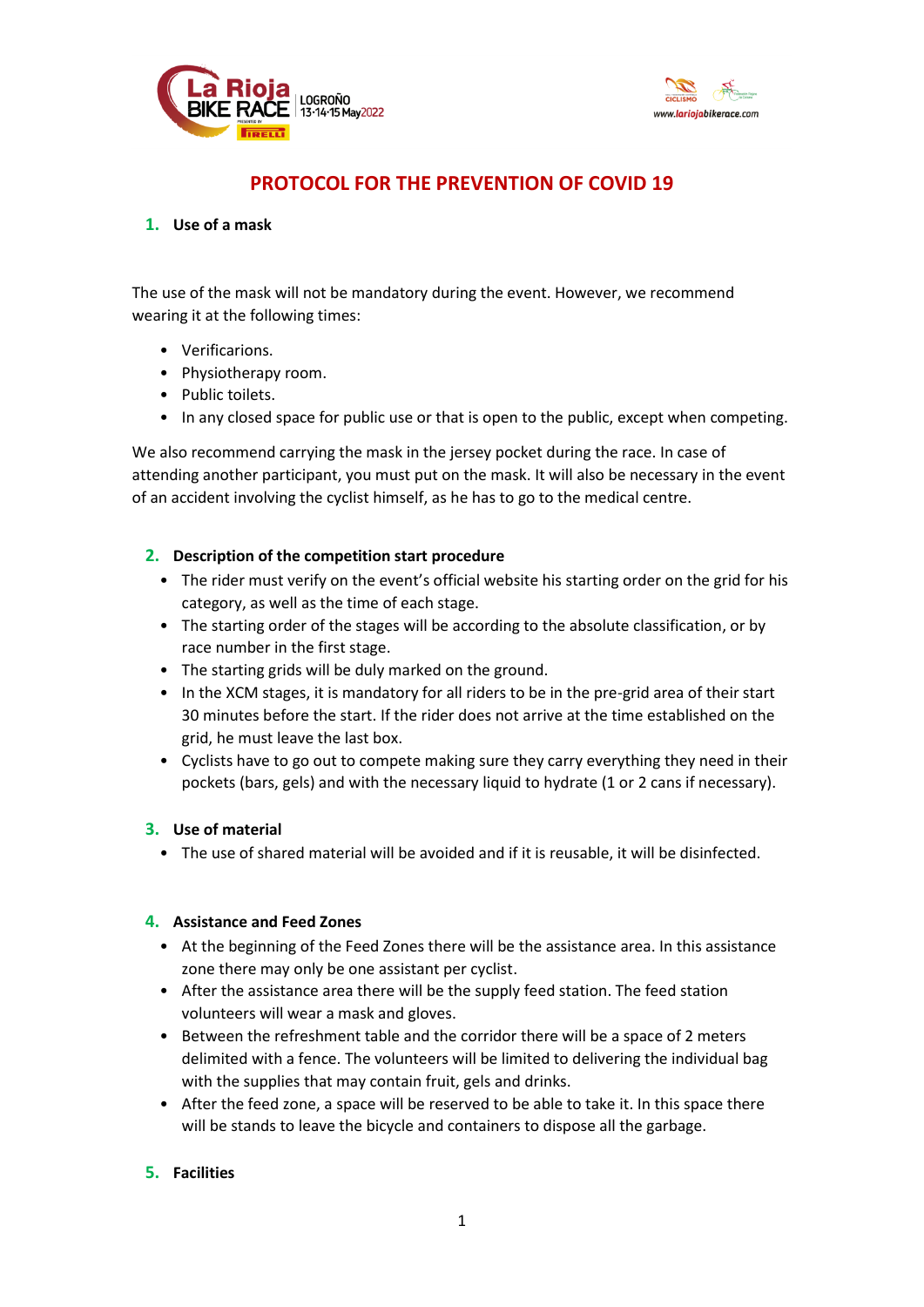



• The race is a Mountain Bike event that is NOT held in a sports facility.

## **6. Information measures**

- The organization will place informative infographics on hygiene measures for cyclists, technicians, referees, and the public at different points of the circuit.
- One hour before the start of the race, the municipal managers of the race, and in agreement with the organizer, must verify that the qualified personnel designated by the City Council of the municipality have disinfected the areas of greatest risk for cyclists, technicians, referees, and the public.
- In the start area and technical areas, the organization will install points of disinfectant gels.
- The public address system will provide information on the health and protection measures that must be followed.
- Protection measures will be published on the following platforms:
	- o Official website
	- o Telegram that is used to inform the participants.
	- o Facebook

## **7. COVID-19 Clause Form**

• It is mandatory to accept the Clause Covid during the registration process for the athletes of the event. It is not necessary to carry a printed copy.

#### **8. Athletes**

- The cyclist will select one of the 4 possible time slots in which they wish to collect the number during the administrative inspection (from 9:00 a.m. to 1:00 p.m.). Every hour a maximum of 200 riders can pick it up. The race number will not be delivered to anyone who arrives before the published time. In the event everyone who comes after the scheduled time, will have to wait for the end of all shifts.
- For the administrative inspections, the organization will set up a space as large as possible, to guarantee the minimum safety distance.
- The use of a mask will be recommended in any closed space for public use or that is open to the public, except when competing.
- Each cyclist will be in charge of collecting their own number and the race pack. To do this, he must show the original ID / passport and UCI license.
- Access to venues, whether open or closed, exclusive to the event (competition office, pavilions, refreshment areas, etc.) will not be allowed to companions who are not part of the competition. That is, just a member of the team, accredited as a assistance will be able to access.
- If the participant presents symptoms of Covid-19, they must present themselves and immediately notify the event's medical services, which will ensure everyone's safety.

#### **9. Prize Giving ceremony**

• The podium area will be outdoors to guarantee space between spectators and avoid crowds.